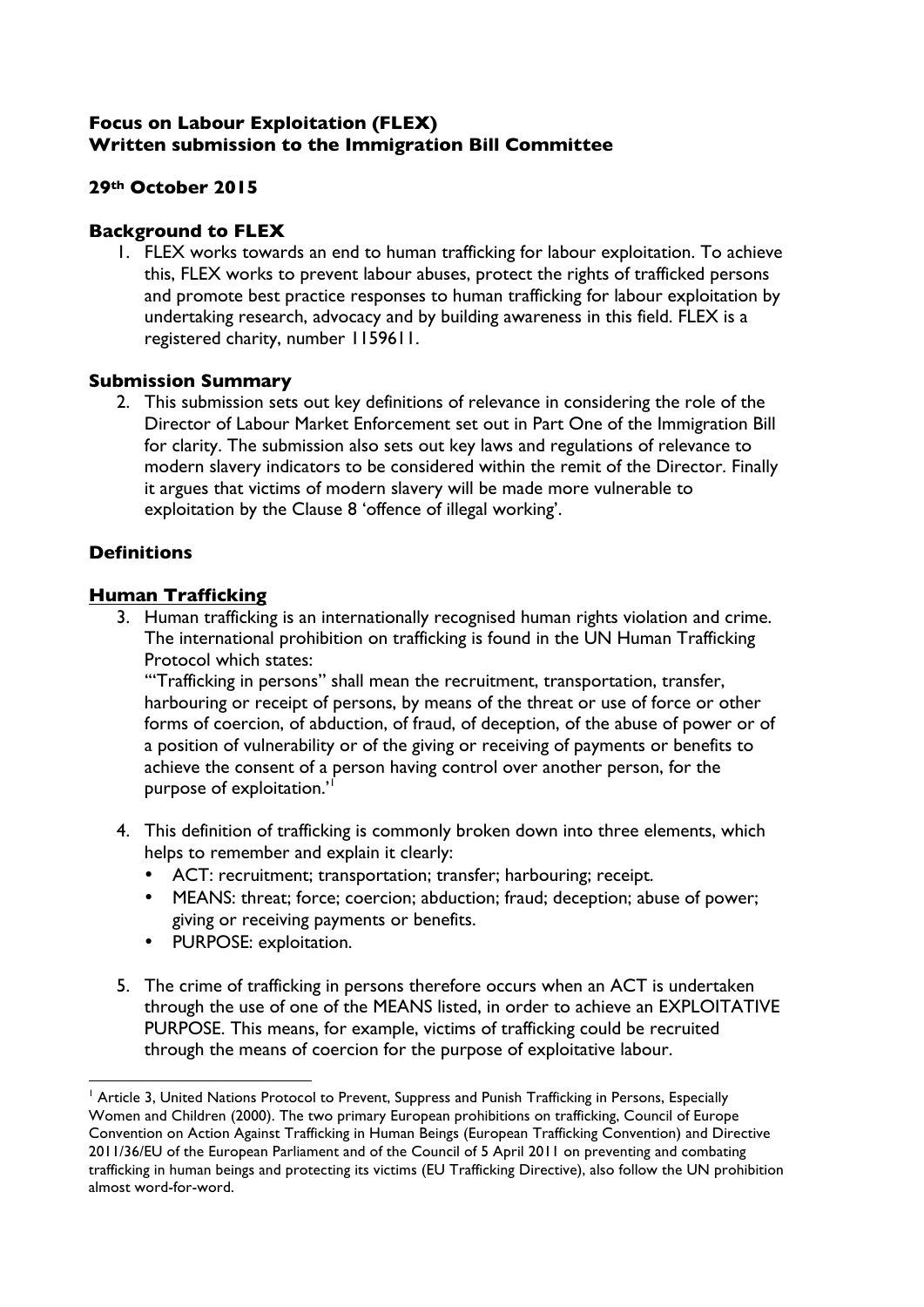- 6. The key aspect of this crime is the use of coercive techniques to control victims, so that they may be exploited for financial or other gain. The victim's choice (to work or not to work) is removed and the exploiter controls the victim's activities and movements.
- 7. Trafficking for purposes of exploitation is often divided into two categories trafficking for sexual exploitation and trafficking for labour exploitation. The term 'labour exploitation' refers to exploitation of a person's labour in industries other than the sex industry, including construction, agriculture and domestic work.
- 8. While the UK is a party to the UN Human Trafficking Protocol, and uses the international definition to identify victims under the National Referral Mechanism (NRM) for victims of trafficking, the trafficking provision in Section 2 of the Modern Slavery Act differs from the Protocol, and focuses on the 'movement' aspect of trafficking. It prohibits: 'the arrangement or facilitation of travel' into, within, or out of the UK with the intention to exploit.

#### **Slavery and Forced Labour**

- 9. Slavery and forced labour are forms of labour exploitation that are included in the definition of trafficking, and are also crimes in their own right.
- 10. The UK has made slavery, servitude and forced labour a crime under Section 1 of the Modern Slavery Act 2015.
- 11. Slavery is defined in the UN Slavery Convention of 1926 as: The status or condition of a person over whom any or all of the powers attaching to the right of ownership are exercised.
- 12. This is not restricted to the 'legal' ownership of a person but includes all situations where a person is treated as if they are owned e.g. being bought, sold, and forced to work without pay.
- 13. Forced labour is defined in the International Labour Organisation's Forced Labour Convention of 1930 as: All work or service which is exacted from any person under the menace of any penalty and for which the said person has not offered himself voluntarily.
- 14. The 'menace of any penalty' can include physical and psychological abuse, threats of abuse, threats to report to authorities, and non-payment of substantial wages owed and "relates to the freedom of the worker to leave the abusive employment".
- 15. The fact that a person willingly entered work initially does not prevent it from becoming forced labour if the worker is subsequently unable to leave.

#### **UK laws and regulations relevant to modern slavery indicators**

16. Despite the wide range of laws and regulations in place to protect workers' rights in the UK, vulnerable workers continue to face abuse. FLEX hears of cases in the UK where workers are not paid for weeks at a time, forced to work long unsociable hours without corresponding remuneration, made to work without a contract and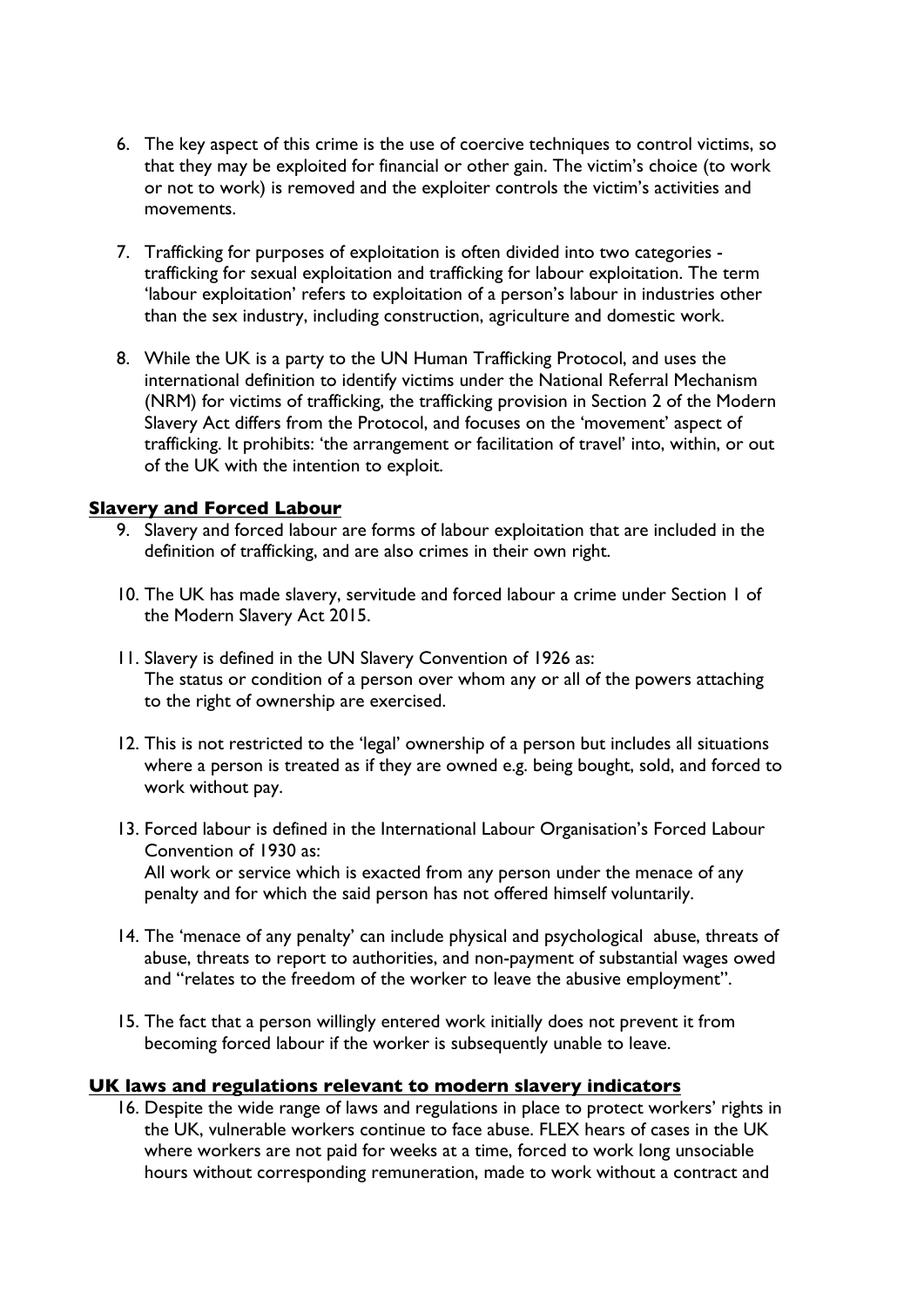of widespread abuse due to migrant status. $2$  The enforcement of labour laws would prevent such cases from developing in to severe exploitation, and yet in the UK pro-active inspections have been reduced, meaning protections for workers are limited.

| <b>LAW/REGULATION</b>                                                                                                                 | <b>MODERN SLAVERY INDICATORS3</b>                                                                                                                                        |
|---------------------------------------------------------------------------------------------------------------------------------------|--------------------------------------------------------------------------------------------------------------------------------------------------------------------------|
| National Minimum Wage Act 1998; National<br>Minimum Wage Regulations 2015                                                             | Low or no salary; wage manipulation;<br>withholding of wages                                                                                                             |
| Gangmasters (Licensing) Act 2004;<br><b>Gangmasters (Licensing Conditions) Rules</b><br>2009                                          | Threat to impose worse working conditions;<br>confiscation of documents; violence on<br>victims; withholding of wages; isolation; bad<br>living conditions.              |
| <b>Employment Rights Act 1996</b>                                                                                                     | No respect of labour laws or contract<br>signed; No social protection; very bad<br>working conditions                                                                    |
| Equality Act 2010                                                                                                                     | Violence on victims; Abuse of lack of<br>education/information; Abuse of<br>undocumented status; Threat of<br>denunciation to authorities; confiscation of<br>documents. |
| Employment Agencies Act 1973; The<br>Conduct of Employment Agencies and<br><b>Employment Businesses Regulations 2003</b>              | Debt Bondage; withholding of wages.                                                                                                                                      |
| Health and Safety at Work etc. Act 1974;<br>Management of Health and Safety at Work<br>Regulations 1999;                              | Hazardous work; very bad working<br>conditions                                                                                                                           |
| <b>Working Time Regulations 1998; Maternity</b><br>and Parental Leave Regulations 1999;<br><b>Statutory Sick Pay Regulations 1982</b> | Excessive working days or hours;<br>withholding of wages.                                                                                                                |

#### **Indicators of modern slavery**

 

- 17. The UK National Referral Mechanism for victims of modern slavery, referral form lists a series of indicators for modern slavery. Three indicators included in this list link directly to the abuse of an individual's status in order to control and coerce them in to exploitation:
	- 1. Distrustful of authorities
	- 9. Passport or documents held by someone else
	- 16. Threat of being handed over to authorities<sup>4</sup>
- 18. These aspects of modern slavery are central to FLEX's opposition to the Clause 8 'offence of illegal working'. FLEX believes this offence would mean: a) that many victims of modern slavery in the UK would not risk referral in to the UK national

 $<sup>2</sup>$  FLEX correspondence with potential victims of trafficking for labour exploitation and focus groups with</sup> organisations working with potential and actual victims of trafficking for labour exploitation between February-November 2014.<br><sup>3</sup> International Labour Organisation, 2009, Operational Indicators of Trafficking in Human Beings, Indicators of

trafficking of adults for labour exploitation.

<sup>&</sup>lt;sup>4</sup> National Referral Mechanism form for potential adult victims of modern slavery (England and Wales), availabile at: https://www.gov.uk/government/publications/human-trafficking-victims-referral-and-assessmentforms